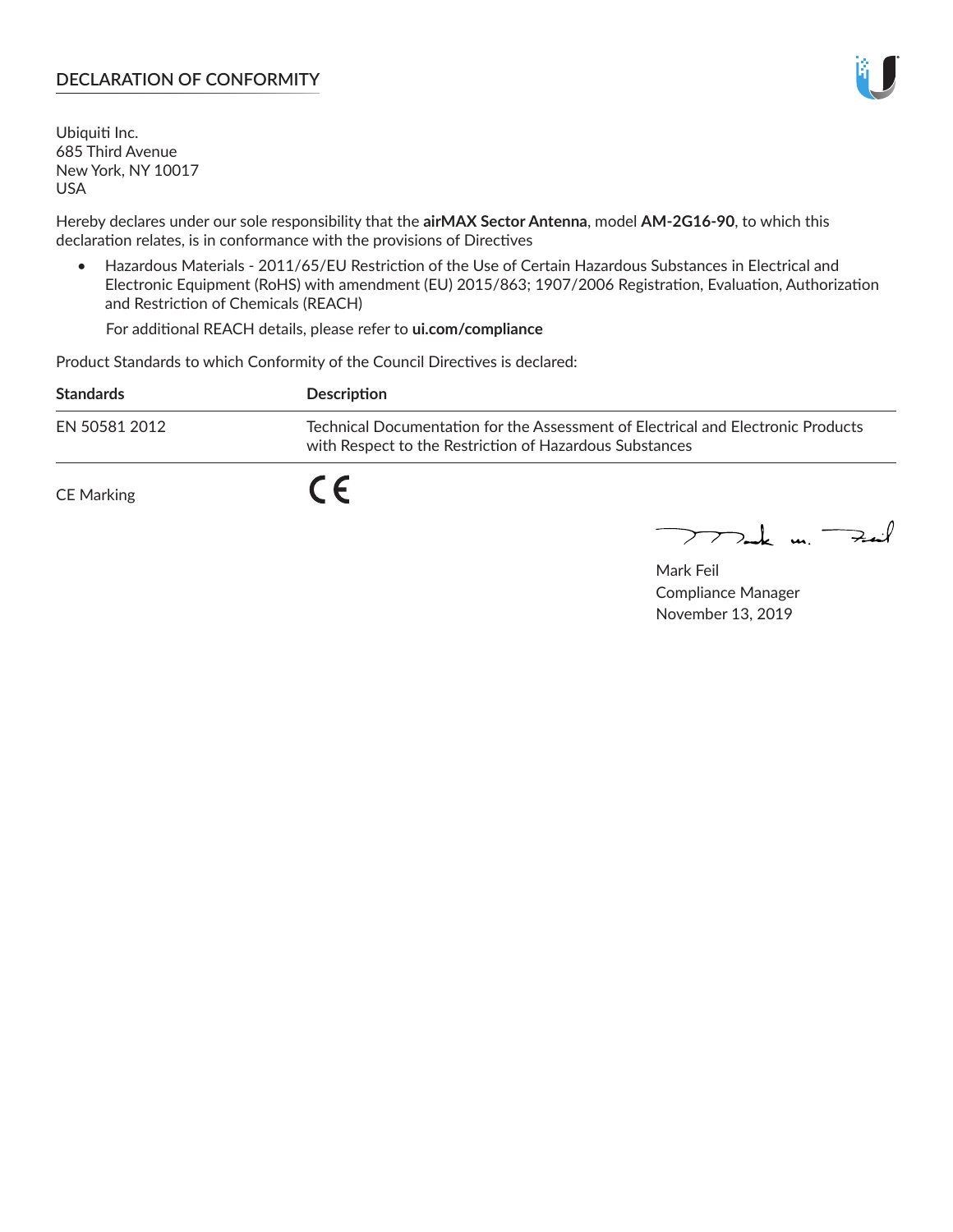# **DECLARATION OF CONFORMITY**



# **български** [Bulgarian]

С настоящото UBIQUITI декларира, че това устройство AM-2G16-90 отговаря на основните изисквания и други приложими разпоредби на Директива 2011/65/ЕС с изменение (ЕС) 2015/863.

# **Hrvatski** [Croatian]

Tvrtka UBIQUITI ovim putem izjavljuje da je ovaj uređaj AM-2G16-90 u skladu s osnovnim zahtjevima i ostalim bitnim odredbama direktiva 2011/65/EU i dopunom (EU) 2015/863.

# **Čeština** [Czech]

Společnost UBIQUITI tímto prohlašuje, že zařízení AM-2G16-90 splňuje základní požadavky a jiné související podmínky směrnice 2011/65/EU a dodatku (EU) 2015/863.

# **Dansk** [Danish]

Hermed erklærer UBIQUITI, at denne AM-2G16-90-enhed overholder de essentielle krav og andre relevante bestemmelser i direktivet 2011/65/EU med tillæg (EU) 2015/863.

# **Nederlands** [Dutch]

UBIQUITI verklaart hierbij dat dit AM-2G16-90-apparaat voldoet aan de essentiële vereisten en andere relevante voorwaarden uit de Europese richtlijn 2011/65/EU en gedelegeerde richtlijn (EU) 2015/863.

#### **English**

Hereby, UBIQUITI, declares that this AM-2G16-90 device, is in compliance with the essential requirements and other relevant provisions of Directive 2011/65/EU with amendment (EU) 2015/863.

# **Eesti keel** [Estonian]

Käesolevaga kinnitab UBIQUITI, et antud AM-2G16-90 seade vastab direktiivis 2011/65/EL välja toodud põhilistele nõuetele ning muudele asjakohastele sätetele, koos parandusega (EL) 2015/863.

# **Suomi** [Finnish]

UBIQUITI vakuuttaa täten, että tämä AM-2G16-90-laite on direktiivien 2011/65/EU ja (EU) 2015/863 oleellisten vaatimusten ja muiden ehtojen mukainen.

# **Français** [French]

Par les présentes, UBIQUITI déclare que ce dispositif AM-2G16-90 est conforme aux exigences essentielles et aux autres dispositions pertinentes de la directive 2011/65/UE avec l'amendement (UE) 2015/863.

# **Deutsch** [German]

UBIQUITI erklärt hiermit, dass dieses Gerät AM-2G16-90 den grundlegenden Anforderungen und anderen relevanten Bestimmungen der Richtlinien 2011/65/EU und (EU) 2015/863 entspricht.

# **Ελληνικά** [Greek]

Δια του παρόντος η UBIQUITI δηλώνει ότι αυτή η συσκευή AM-2G16-90 συμμορφώνεται με τις βασικές απαιτήσεις και άλλες σχετικές διατάξεις της Οδηγίας 2011/65/ΕΕ με την τροποποίηση (ΕΕ) 2015/863.

# **Magyar** [Hungarian]

Az UBIQUITI kijelenti, hogy a(z) AM-2G16-90 számú eszköz megfelel a 2011/65/EU irányelv (EU) 2015/863. számú módosítása alapvető követelményeinek és egyéb vonatkozó rendelkezéseinek.

# **Íslenska** [Icelandic]

UBIQUITI lýsir því hér með yfir að AM-2G16-90 er í samræmi við nauðsynlegar kröfur og önnur viðeigandi ákvæði í tilskipun 2011/65/EU ásamt viðbótum í (EU) 2015/863.

# **Italiano** [Italian]

Con la presente, UBIQUITI dichiara che il presente dispositivo AM-2G16-90 è conforme ai requisiti essenziali e alle altre disposizioni pertinenti della direttiva 2011/65/UE con l'emendamento (UE) 2015/863.